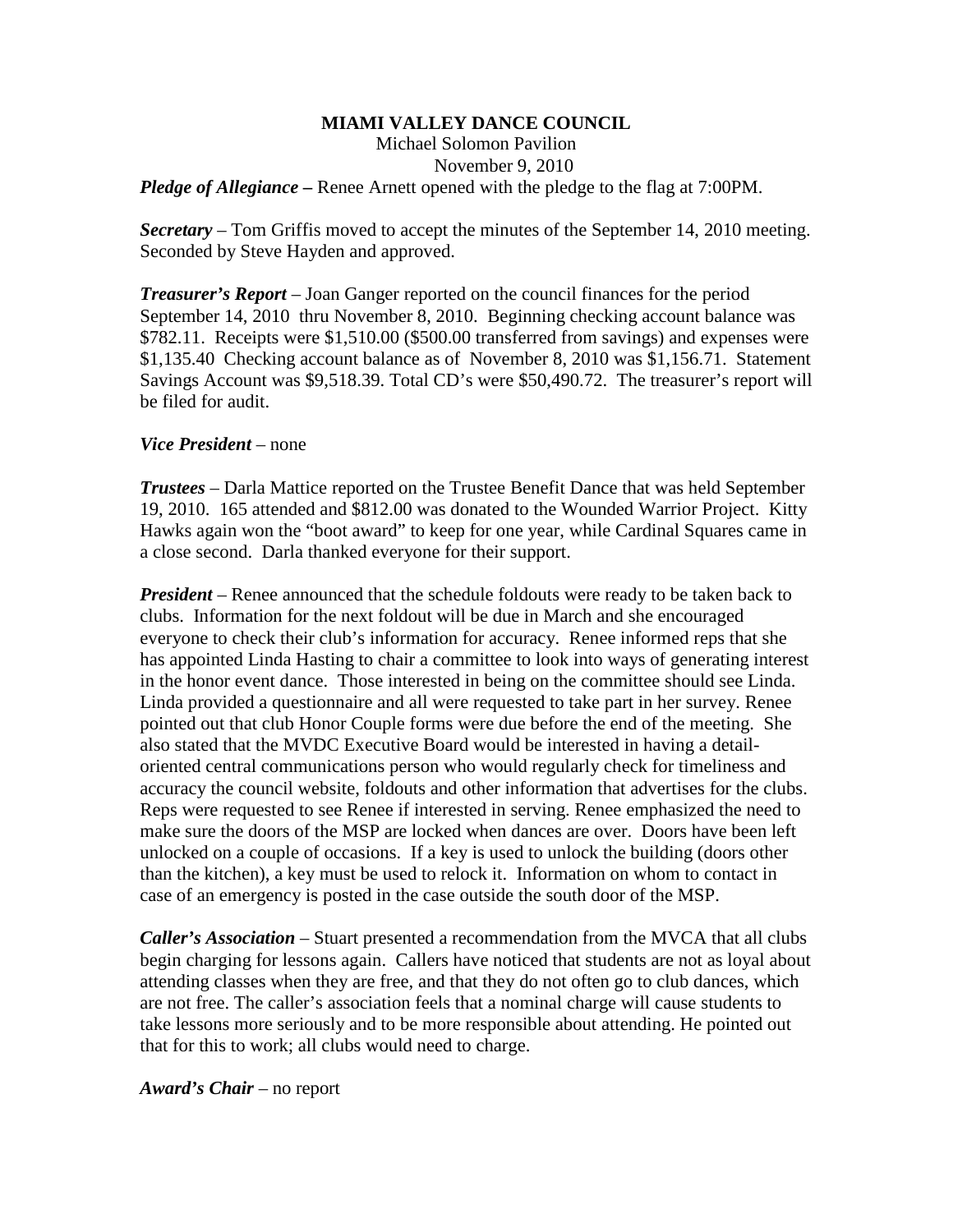## *Hotline* – none

*State Corps* – Steve Hayden announced that the Midwest Council (Lima area) is down to one club. Larry and Dee Scott and Delda McHugh are the new representatives. The Showcase of Ideas National needs the help of about 6 men to set up tables at the Detroit Convention on Tuesday. They also need people to man the Ohio Delegation tables. For the 2011 State Convention, Mini Legacy would like to focus on new dancers and things they may be interested in knowing about square dancing. It will be held at 10:00 AM on Saturday. The Midwest Council put on a fundraiser for the 2011 convention, and 110 dancers attended. State Corps discussed honor couples and determined that it is up to the council to choose whoever they want to honor. Dancers may represent any council dancetype. That couple does have to attend the convention to receive their honor badge. State Corps donated \$200.00 to the youth hall at the national convention. SWONK (Cincinnati area) is considering a bid on the 2014 state convention. If they hold the dance, it will be at a smaller venue than in the past. Steve reported that national convention ads are being offered to Ohio clubs for \$25.00.

*Convention Committee* – Next state convention fundraiser dance will be on January 29 at MSP from 7:30-10:00. Gay Chevalier and Jack Pladdys will donate their time. Another fundraiser will be held at MSP on Thursday, May 5, the night before the convention and clubs are needed to host. Steve encouraged people to register for the convention, in order to help with the next convention payment. Renee asked for help at the Courthouse demo at the convention.

*Newsletter* –Renee reminded reps to send newsletter items to Cheryl, at: <http://www.miamivalleydancecouncil.org/>. Click on "The Council", then on Cheryl's name under "Miami Valley Dance News Editor".

## *Unfinished Business* – none

*Nominating Committee* – Jim Mattice announced that one of the new trustee candidates who had previously been announced no longer wished to run. He announced that the following candidates had agreed to run for 2011: Renee Arnett (President), Steve Stoehr (Vice President), Joan Ganger (Treasurer), Myrna Allen (Secretary), Kathy Divens (Trustee) and Dan McDonough (Trustee), Tom Griffis (Trustee) and Bob Jackson (Trustee). Jim asked for further nominations from the floor. With none made, Jim asked for a motion to accept the slate by affirmation. Motion was made by Steve Hayden and seconded by Cheryl Hornsby. There was no discussion. The vote to accept the slate of candidates was unanimous. Officers will be sworn in at the January, 2011 meeting.

*New Business –* Renee requested that those wanting to be put on or taken off the council meeting agenda try to let her know by the Saturday Executive Board meeting. Renee